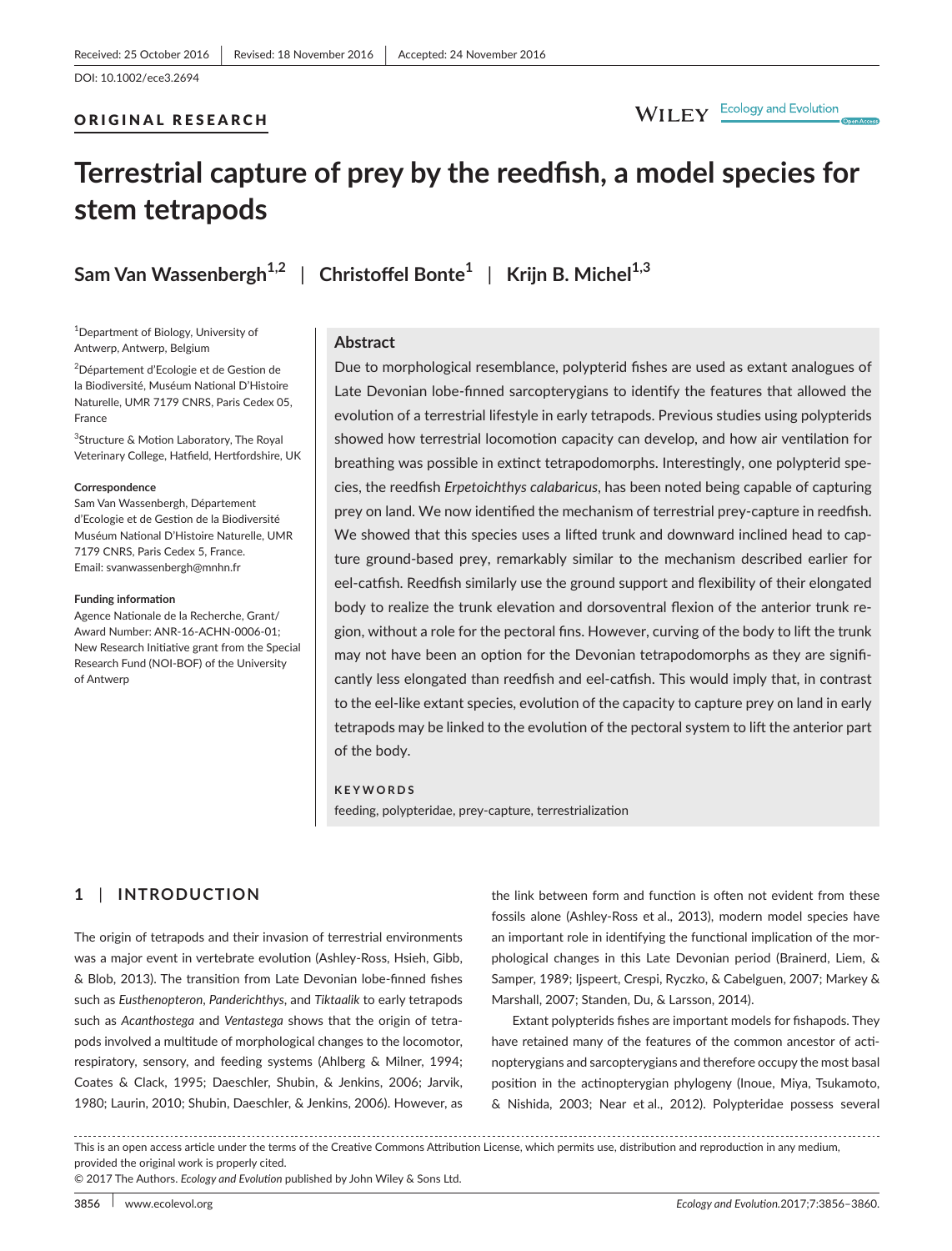morphological traits which are comparable to the Late Devonian lobe-finned fishes (Elpistostegalia): a relatively elongate cylindrical body form, rhomboid scales that interlock with peg-and-socket articulations, ventrolaterally positioned pectoral fins, functional lungs, and similar overall shape and suture morphology of the skull (Claeson, Bemis, & Hagadorn, 2007; Markey & Marshall, 2007; Standen et al., 2014). A recent experimental study relied on similarities in the locomotor system between polypterids and these stem tetrapods to infer the locomotor efficacy on land in the earliest tetrapods (Standen et al., 2014). An earlier study used *Polypterus* to demonstrate how ventilation of the lungs without moveable ribs or a diaphragm could allow early tetrapods to breathe actively (Brainerd et al., 1989).

An equally important step in the terrestrialization of sarcopterygians is the evolution of terrestrial feeding. Early tetrapods were confronted with serious constraints on terrestrial foraging due to density and viscosity differences between water and air (Herrel, Van Wassenbergh, & Aerts, 2012). To infer which of the stem tetrapods had a feeding behavior similar to *Polypterus* (an aquatic suction feeder; Lauder, 1980), and to determine which species were more likely to perform terrestrial biting, Markey and Marshall (2007) compared the cranial suture morphology of *Polypterus* to that of early lobe-finned fishes and tetrapods. Suture resemblance with *Polypterus* was still present in *Eusthenopteron* but lost in the later fossils *Acanthostega* and *Phonerpeton* (Markey & Marshall, 2007). This is suggestive of a terrestrial feeding mode in the latter two taxa. This study illustrates the central importance of polypterid fishes in reconstructing the evolution of early tetrapods, but does not explain which changes are needed to other cranial components or postcranial anatomy to make the transition from a suction feeder to terrestrial feeder (Michel, Heiss, Aerts, & Van Wassenbergh, 2015; Van Wassenbergh et al., 2006).

Interestingly, in addition to being a suction feeder in water, the polypterid *Erpetoichthys calabaricus* or reedfish has been noted being capable of capturing prey in the terrestrial environment (Sacca & Burggren, 1982). This amphibious fish can survive on land and perform terrestrial locomotion with its elongated body (Pace & Gibb, 2011), making it a prime example of a vertebrate living at the transition between the aquatic and terrestrial environment. It was observed that reedfish regularly left the water and consumed terrestrial insects within a laboratory setting (Sacca & Burggren, 1982). However, it remains unknown how these fish manage to capture prey on land. In this study, we investigate the general behavior and main kinematic features of terrestrial prey-capture in the reedfish. Knowing this mechanism will then allow us to identify the key morphological and behavioral characteristics likely to be associated with the evolution of terrestrial food-capture in stem tetrapods.

# **2** | **MATERIALS AND METHODS**

Six individuals of adult *E. calabaricus* (head length = 19.0 ± 1.6 mm) were acquired from commercial pet trade. Two specimens were kept in a large aquarium with a wooden perch above the water level and were fed pieces of Atlantic cod fillets (*Gadus morhua*). The other four

individuals were kept in a two-compartment aquarium connected by a horizontal terrestrial area that can be reached by surfaces inclined at 45 degrees on both sides (see figure 1 in Van Wassenbergh, 2013). All specimens were kept and handled in accordance with University of Antwerp Animal Care protocols.

High-speed videos (125 frames per second; Redlake Motionscope M3; IDT, Tallahassee, USA) were recorded during terrestrial capture of prey (two individuals). High-speed videos at 500 frames per second were recorded for benthic, aquatic capture of prey (four individuals). As the animals displayed more activity in low-light conditions and at night, we used infrared-LED panels for lighting. Out of the daily recording session during 4 months, we managed to record two feeding events with sufficient image sharpness and contrast from a lateral view on the head, four from a posterior–dorsal view on the head, and a large number of terrestrial excursions and searches for prey. In the aquatic environment, thirteen feeding events were recorded and analyzed from a lateral view.

The length of the head relative to the body (i.e., head length divided by total length) was measured on preserved specimens for *E. calabaricus* (*N* = 6) and for the other terrestrially feeding fish *Anableps anableps* (*N* = 3; specimens from Michel, Aerts, Gibb, & Van Wassenbergh, 2015) and *Periophthalmus barbarus* (*N* = 4; specimens from Michel, Heiss, et al., 2015) and measured on anatomy drawings for the eelcatfishes *Channallabes apus* and *Gymnallabes typus* (Cabuy, Adriaens, Verraes, & Teugels, 1999; Devaere, Adriaens, Verraes, & Teugels, 2001). Head length was measured as the distance between the anterior tip of the jaws and the posterior margin of the opercle. These ratios were also determined for a broad taxonomic sample of Actinopterygii by measurements on the lateral-view contour drawings of the fishes from this group from Nelson's (1994) *Fishes of the World* encyclopedia (*N* = 375). Anguilliform taxa displayed in this book with a folded tail were replaced by measurements on pictures from the scientific literature. These data were compared to the ratios from reconstructions of four Upper Devonian fossils from the stem tetrapod lineage that are sufficiently complete to allow this quantification: *Gooloogongia loomesi* (Johanson & Ahlberg, 1998), *Eusthenopteron* (Ahlberg & Milner, 1994), *Ichthyostega*, and *Acanthostega* (Ahlberg, Clack, & Blom, 2005).

# **3** | **RESULTS AND DISCUSSION**

We will describe the kinematic events during terrestrial prey-capture based on the image sequence shown in Figure 1a (Movie S1). Initially, *E. calabaricus* emerges from the water and propels itself on to the shore, with its head slightly pitched downward (Figure 1a; *t* = 0 s). Once the snout makes contact with the prey, the mouth is opened, and this elevates the skull to some extent as the mandible pushes against the wooden ground surface (Figure 1a; *t* = 0.144 s). The pectoral fins are moved backward to become adjacent to the body, seemingly without making contact with the ground. The body is then propelled forward toward the prey, the anterior part of the trunk is lifted, and the head increases its nose-down tilting angle (Figure 1a; *t* = 0.272 s). Next, the jaws are closed over the prey, and the lifted pectoral region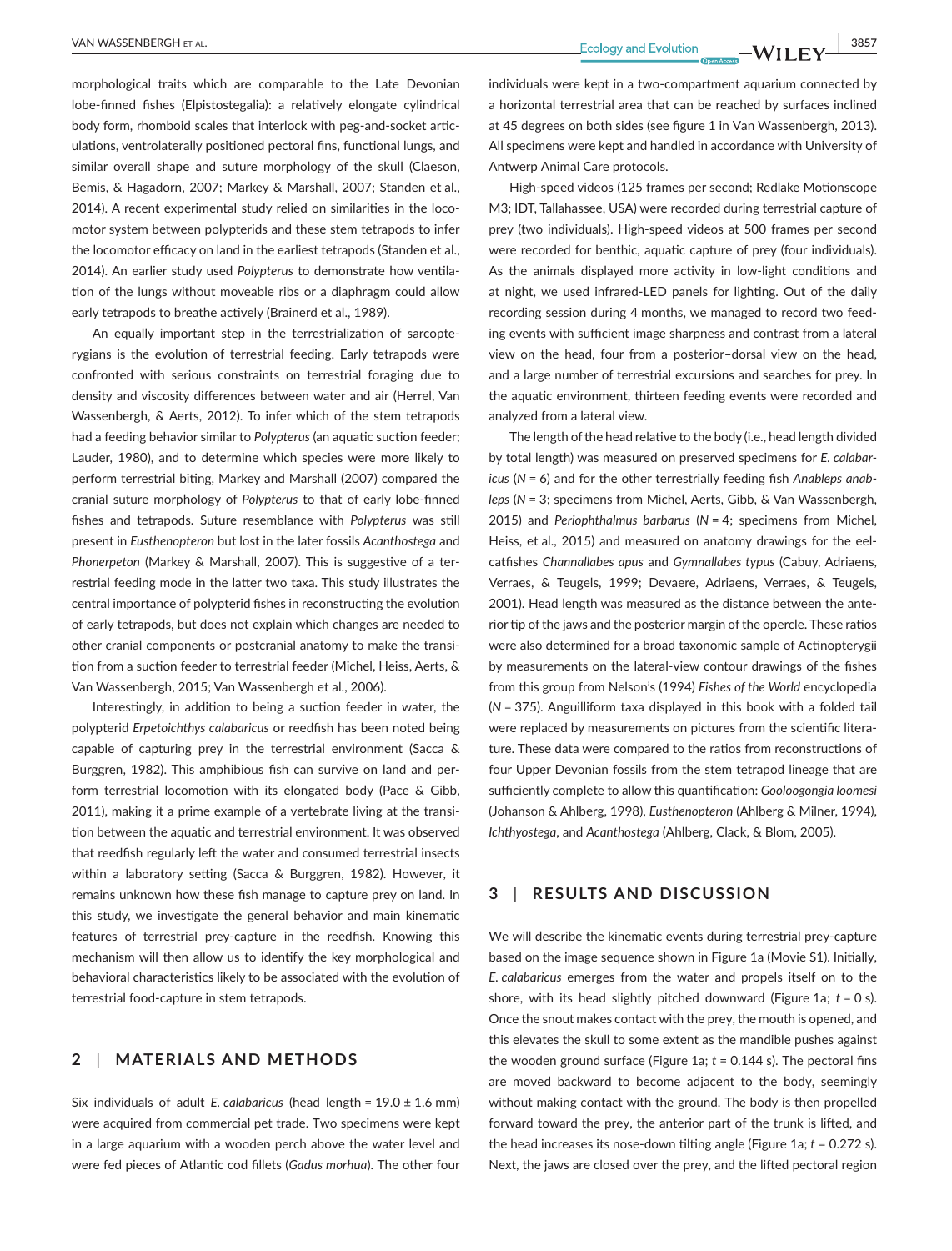

FIGURE 1 Selected frames from high-speed videos of prey-capture by reedfish*.* (a) Image sequence of terrestrial prey-capture. Contour lines of the head and pectoral fin were added to improve clarity. A description of this behavior is given in the text. (b) Typical, inclined head posture during terrestrial searches for prey on land. (c) Image sequence of aquatic suction feeding

falls back down to the substrate (Figure 1a; *t* = 0.432 s). The prey is held between the jaws while the reedfish moves back into the water. The dorsoposterior views on the head show that the opercular slits open to release air during terrestrial prey-captures. While searching for prey in the terrestrial environment, the head angle is often similarly tilted downward to about 20° (Figure 1b). Terrestrial swallowing of prey was not observed: Reedfish always returned to the water for intraoral transport of the prey.

This mode of prey-capture is remarkably similar to that described for the eel-catfish *C. apus* (Van Wassenbergh, 2013; Van Wassenbergh et al., 2006). The eel-catfish also used a lifted trunk and downward inclined head to capture ground-based prey. Buccal expansion and compression during mouth opening also resulted in air-bubble release through the opercular slits. Reedfish thus similarly use the ground support and flexibility of an eel-like body to perform the trunk elevation and dorsoventral flexion of the anterior trunk region. No role for the pectoral fins (not present in adult eel-catfish) during prey-capture could be identified in the reedfish. The only notable difference with the eel-catfish is that the mouth of the reedfish is not open the entire time it is close to food on land, but opened after contact with the prey (Figure 1a). These findings support the hypothesis that body elongation combined with sufficient anterior trunk flexibility enables

ancestrally aquatic species to capture prey on land (Van Wassenbergh et al., 2006).

Also aquatic, benthic feeding behavior of the reedfish resembles that of the eel-catfish (Van Wassenbergh, 2013; see Movie S2; Figure 1c). The reedfish also uses inertial suction feeding, as was previously described by Lauder (1980) for *Polypterus senegalus*. We consistently observed the head being inclined to a relatively steep angle with respect to the substrate during feeding (mean  $\pm$  SD;  $N = 13$ ; 51  $\pm$  28°; Figure 1c). Skin folds along the upper and lower jaws help to occlude the corners of the mouth during suction in both eel-catfish and reedfish. This is assumed to be an adaptation for suction feeding, as this extends the distance in front of the mouth at which suction is effective (Muller & Osse, 1984; Skorczewski, Cheer, & Wainwright, 2012; Van Wassenbergh & Heiss, 2016). These skin folds of reedfish appear considerably looser and are stretched more medially by the flow of water (Figure 1c) than those of eel-catfish.

Recent studies have shown a variety of ways ray-finned fish can capture prey on land. Mudskippers (*P. barbarus*) pivot about the pectoral fins to bring their mouth toward terrestrial prey (Michel et al., 2014), of which the capture and intraoral transport is often aided by movement of the water retained in the buccal cavity while on land (Michel, Heiss, et al., 2015). The largescale foureyes (*A. anableps*) uses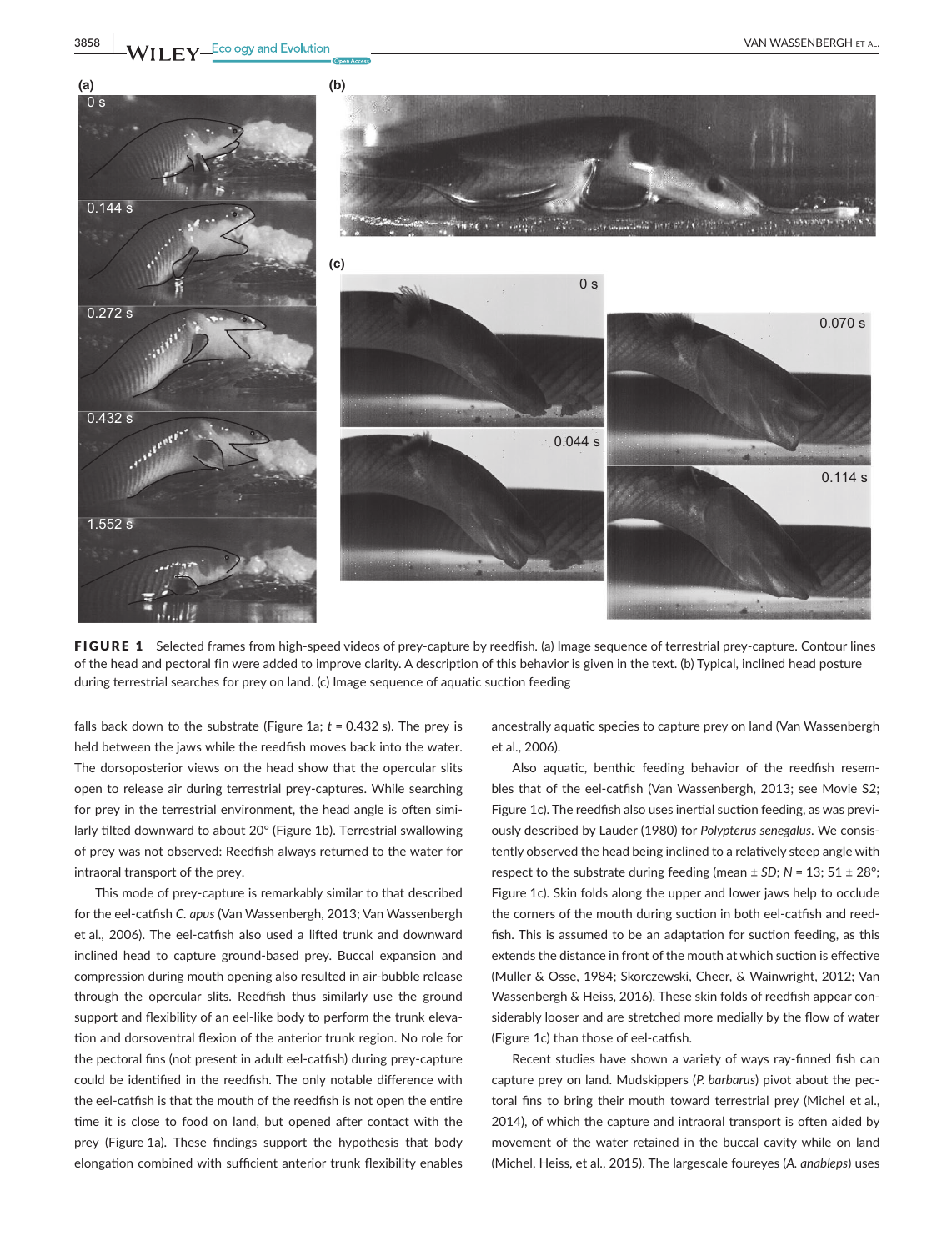

FIGURE 2 Comparison of head length-to-total length ratios between a broad taxonomic sample of ray-finned fishes (upper histogram; data from Nelson, 1994), the three anguilliform species that terrestrially capture prey (reedfish *Erpetoichthys calabaricus*, eel-catfish species *Channallabes apus* and *Gymnallabes typus*), and two other terrestrially feeding fish (mudskipper *P. barbarus*, and four-eyed fish *Anableps anableps*) with four upper Devonian tetrapodomorph fossils (simplified cladogram shown on the left). The four tetrapodomorphs are *G. loomesi* (Johanson & Ahlberg, 1998), *Eusthenopteron* (Ahlberg & Milner, 1994), *Ichthyostega*, and *Acanthostega* (Ahlberg et al., 2005). Note that these tetrapodomorphs are less elongated than reedfish and eel-catfish, and more closely resemble the average actinopterygian. Error bars denote standard deviation. Numerical data are included as Supporting information (Tables S1–S3)

jaw rotation and protrusion to orient the oral jaws downward (Michel, Aerts, et al., 2015). Both mudskippers and four-eyed fishes make use of their protrusible upper jaws while feeding on land. As this is a derived feature within actinopterygians and not present in reedfish (nor in eel-catfish), the reedfish's and eel-catfish's jaw system more closely resembles that of the stem tetrapods. Consequently, from the variety of terrestrial prey-capture strategies displayed by extant fish, the simplicity of the oral jaw system shared with early tetrapods makes it likely that a similar behavior forms the basis of the terrestrialization of the feeding system in early tetrapods. Except for the case of specialized jaws of *A. anableps* that move downward to pick up food, a lifted

pectoral region is a consistent factor in extant ray-finned fishes during capturing of prey on land.

However, while the reedfish's and eel-catfish's elongated body and tail allow a controlled and stable lifting of the trunk by curling their anterior part of the body, the stem tetrapods may lack the body length needed to successfully lift the trunk in the same way (i.e., without making use of their pectoral fins or limbs) without losing stability against swaying or rolling sideways. Our analysis of the head lengthto-total length ratios showed that the stem tetrapods have values between 0.190 and 0.216 (Figure 2). While this is smaller (i.e., more anguilliform) than the average actinopterygian from our broad taxonomic sample (HL/TL = 0.227), values for the reedfish and eel-catfish are considerably smaller: between 0.078 and 0.107. The analyzed tetrapodomorphs more closely resemble mudskippers (mean ± *SD*;  $0.232 \pm 0.017$ ) and four-eyed fishes (0.19  $\pm$  0.02) in this respect. If we assume from this that the capacity to lift the trunk without needing pectoral fins or limbs is unlikely to work in stem tetrapods because of their relatively short body and tail with respect to the anguilliform fishes, development of weight-bearing capacity by the pectorals is probably essential for the evolution of terrestrial capturing of prey. This would mean that the selective pressure to exploit ground-based terrestrial prey may have been an important factor in the evolution of pectoral fins to limbs in the earliest tetrapods.

Although the pronounced elongatedness of the reedfish and eel-catfish may make these species less suitable as model species to infer the capacity and mechanics of terrestrial feeding in tetrapodomorphs, other early tetrapod taxa do show similar or even higher levels of elongatedness. Aistopoda, a group of limbless lepospondyls that lived from early Carboniferous to Early Permian, are extremely elongated (Baird, 1964; Clack, 2012; Germain, 2008). Based on fossils of different species all found in coal swamp localities, the function of the feeding system of aistopods is still debated: Snake-like cranial kinesis was first proposed (Lund, 1978), but later rejected (Anderson, 2002). Our current data suggest that in analogy with reedfish and eel-catfish, aistopods probably were capable of capturing relatively small prey on land without the need for a specialized kinesis in their cranial skeletal system. Similarly, a terrestrial prey-capturing capacity was probably also present in adelogyrinids, another group of elongated lepospondyls, which are presumed to be aquatic suction feeders because they have a highly elaborated hyoid apparatus (Carroll, 1989; Clack, 2012). In reedfish and eel-catfish, aquatic suction is indispensable to swallow prey that were caught on land. Foraging by adelogyrinids could thus also have taken place at the interface between water and land.

#### **ACKNOWLEDGMENTS**

We thank Bart Vervust and Jonathan Brecko for their help in this study. We also thank the two reviewers for their insights on how to improve our article. This research was supported by a New Research Initiative grant from the Special Research Fund (NOI-BOF) of the University of Antwerp and by a grant from the Agence National de la Recherche (ANR-16-ACHN-0006-01) to S.V.W.